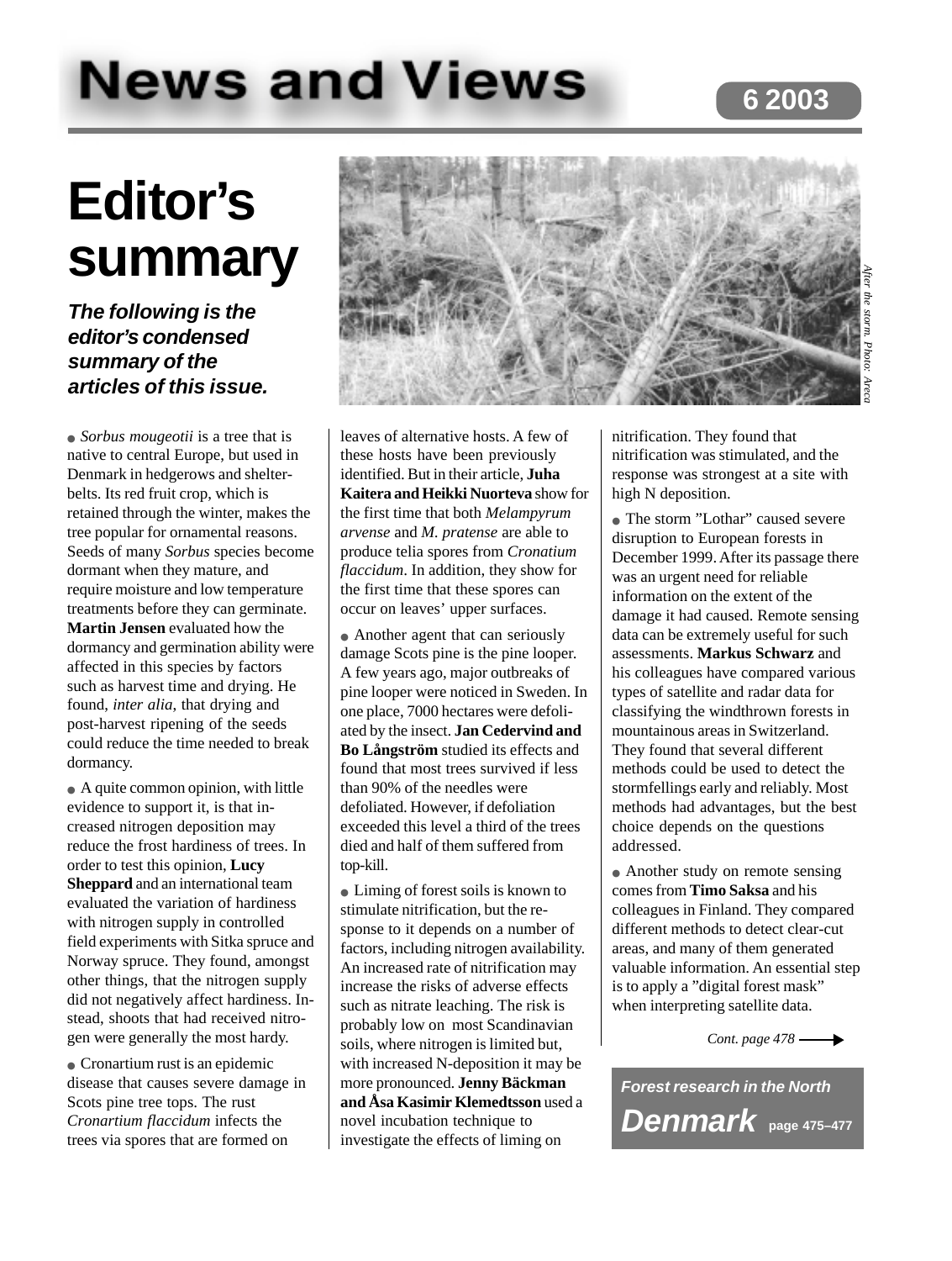# **Signing off volume 18**

This is the last issue of volume 18 of Scandinavian Journal of Forest Research. The year has passed without any major changes that are likely to be detectable to the readers or authors. However, although the number of submitted manuscripts and the rejection rate have remained almost unchanged, the impact factor has increased significantly.

Fifty-three high-quality articles were published, on a variety of topics: from molecular biology, through management methods and growth models, to peoples' preferences for recreational sites in forests.

The founder of the journal, SNS, discussed the future of the journal last year, and decided to continue providing support in the same manner as before. Some ideas for further improvements were proposed, and these will be introduced in the near future.

**to Scandinavian Journal of Forest Research and referees used from 1 November 2001 to 30 October 2002**

| Origin $1$                        | No. submitted<br>manuscripts | No.<br>referees |
|-----------------------------------|------------------------------|-----------------|
| Sweden                            | 29                           | 40              |
| Finland                           | 24                           | 17              |
| Norway                            | 5                            | 15              |
| Denmark                           | 4                            | 5               |
| Western Europe <sup>2)</sup><br>5 |                              | 32              |
| Eastern Europe <sup>3)</sup>      | 5                            | 1               |
| Canada                            | 4                            | 22              |
| <b>USA</b>                        | 1                            | 26              |
| Others $4$                        | 10                           | 5               |
| Total                             | 87                           | 163             |

1) The address of the first author is considered the origin of the article

2) Austria, France, Germany, Greece, Ireland, Italy, Netherlands, Portugal, Switzerland, UK

3) Estonia, Lithuania, Poland, Russia 4) Argentina, Australia, China, Japan, Korea, New Zealand, Turkey

#### **87 submitted manuscripts**

In the last year, from 1 November 2002 to 30 October 2003, about 87 manuscripts were submitted, compared with 88 manuscripts the year before. Most of the manuscripts (71%) originated from the Nordic countries, with Sweden being the source of 29 (33%) and Finland 24 (28%). The proportion of manuscripts submitted from outside the Nordic countries remained almost unchanged from the year before.

During the same period, the editor took advantage of the time and skills of 163 referees, some of whom reviewed more than one paper. The referees were from 20 countries, and 53% came from outside the Nordic countries, so the referees were much more internationally dispersed than the authors of the manuscripts. There was a particular preponderance of referees (in comparison to the numbers of papers submitted) from western Europe, Canada and the USA. A challenge for the journal is to increase the proportions of manuscripts submitted from these regions as well. **Origin of manuscripts submitted** *(mats.hannerz@skogforsk.se)*

### **Rejection rate**

Of the 87 submitted manuscripts, 51 have been processed to a final decision. Twenty-eight were rejected and 23 were eventually accepted for publication. Another 13 have been evaluated and are currently under revision. Most of these will finally be accepted, and if this group is included amongst the accepted papers, the rejection rate for last year's papers so far comes to 44%, which is lower than for the previous year (49%).

### **Impact factor**

The impact factor is a measure of how often articles are cited. The ISI ® Journal Citation Reports (JCR®) impact factor has increasingly become the main quantitative measure of the quality of a journal or group of researchers, e.g. an institution. The

JCR impact factor for a given year shows how often articles published by a journal during the two previous years were cited in that year. Scandinavian Journal of Forest Research is placed in the Forestry category in JCR. Of 28 such journals, Scandinavian Journal of Forest Research is ranked tenth in terms of impact factor. The highest impact factors in the category are found for more specialised journals, such as Agricultural and Forest Meteorology and Tree Physiology. Among the journals open to general forest research, Scandinavian Journal of Forest Research is one of the "top 5". It still lags behind Canadian Journal of Forest Research, Forest Ecology and Management and Forest Science, but the gap has been reduced since previous years. The impact factor of Scandinavian Journal of Forest Research increased to 0.835 from 0.692 the year before.

*Contact: Dr. Mats Hannerz.*

### **Impact factors for 2002 for journals in the ISI JCR category Forestry. The selected journals are all open to general forest research.**

| Journal                                    | Impact factor |
|--------------------------------------------|---------------|
| Canadian Journal of<br>Forest Research     | 1.120         |
| Forest Ecology and<br>Management           | 1.128         |
| Forest Science                             | 0.965         |
| Annals of Forest Science                   | 0.936         |
| Scandinavian Journal of<br>Forest Research | 0.835         |
| Forstwissenchaftlichen<br>Centralblatt     | 0.603         |
| Silva Fennica                              | 0.507         |
| Forestry                                   | 0.464         |
| <b>Forest Chronicle</b>                    | 0.497         |
| New Forest                                 | 0.435         |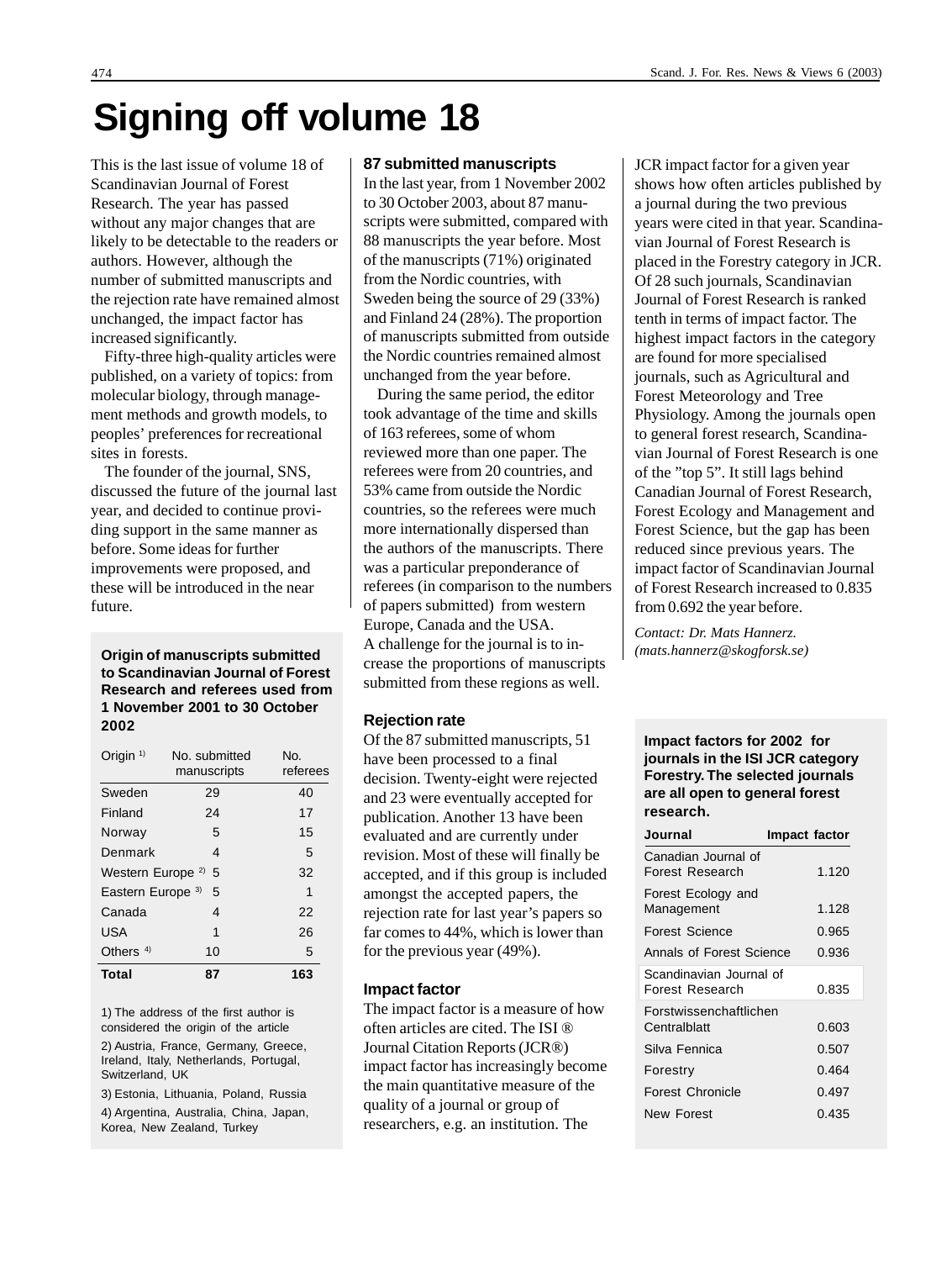

# **Danish forest research in brief**

**Denmark is the last country to be portrayed in the series Forest research in the north. In terms of forest production, Denmark is the "little brother" among the Scandinavian countries. However, it contributes significantly to the diversity in Nordic forestry.**

In Denmark, only 11% of the land area is covered with forests, and the economic importance of the Danish forests is low and declining. The wood-processing industry is characterized by small units and generally has low competitiveness.

The secondary wood-processing sectors (e.g. the furniture-making, building materials and energy sectors) are economically much more important, but also less dependent on domestic wood production.

However, if visions presented in the Danish National Forest Programme in the year 2000 are fulfilled, the role of the forests will be markedly upgraded. According to these ambitious plans, the forest area is to be increased to cover 20–25% of Denmark within a single tree generation. The forests will also be multi-purpose, supplying high

## **Danish forests in figures**

- Productive forest land: 486,000 hectares (11% of the land area. 0.1 hectare per capita).
- $\bullet$  Annual increment: 5.1 million m<sup>3</sup>
- Annual harvest: 1.7 million m<sup>3</sup>
- $\bullet$  Growing stock: 76 million m<sup>3</sup> (63%) conifers, 37% broadleaves)

#### **Tree species, land area**

- Norway spruce: 28%
- Sitka spruce: 7%
- Nordmann and noble firs: 9%
- Other conifers: 19%
- Beech: 17%
- Oak: 9%
- Other broadleaves: 11%

#### **Ownership, land area**

- Private individuals: 47%
- Companies, associations and foundations: 25%
- Public: 28%

#### **Forest industry**

- $\bullet$  Wood consumption: 8 million  $m^3$ (6 million m<sup>3</sup> imported)
- Sawnwood industry, value: Dkr4 billion/ year
- Furniture industry, value: Dkr14 billion/ year

#### **Employees**

- Primary forest sector: 2,000
- Wood product industry: 14,000

Source: The Danish National Forest Programme. www.sns.dk

quality wood, while offering diverse opportunities for outdoor recreation, conservation of biological diversity, landscape improvement etc.

Although the economic importance of Danish forestry is relatively minor, it is diverse with respect to both species composition and forms of utilization.

This is also reflected in a relatively strong research input. One single actor – *Skov & Landskab*, which has 300 employees – dominates forest research in the country. Several other bodies are also involved in more industrial aspects of forest research, such as building and furniture-making.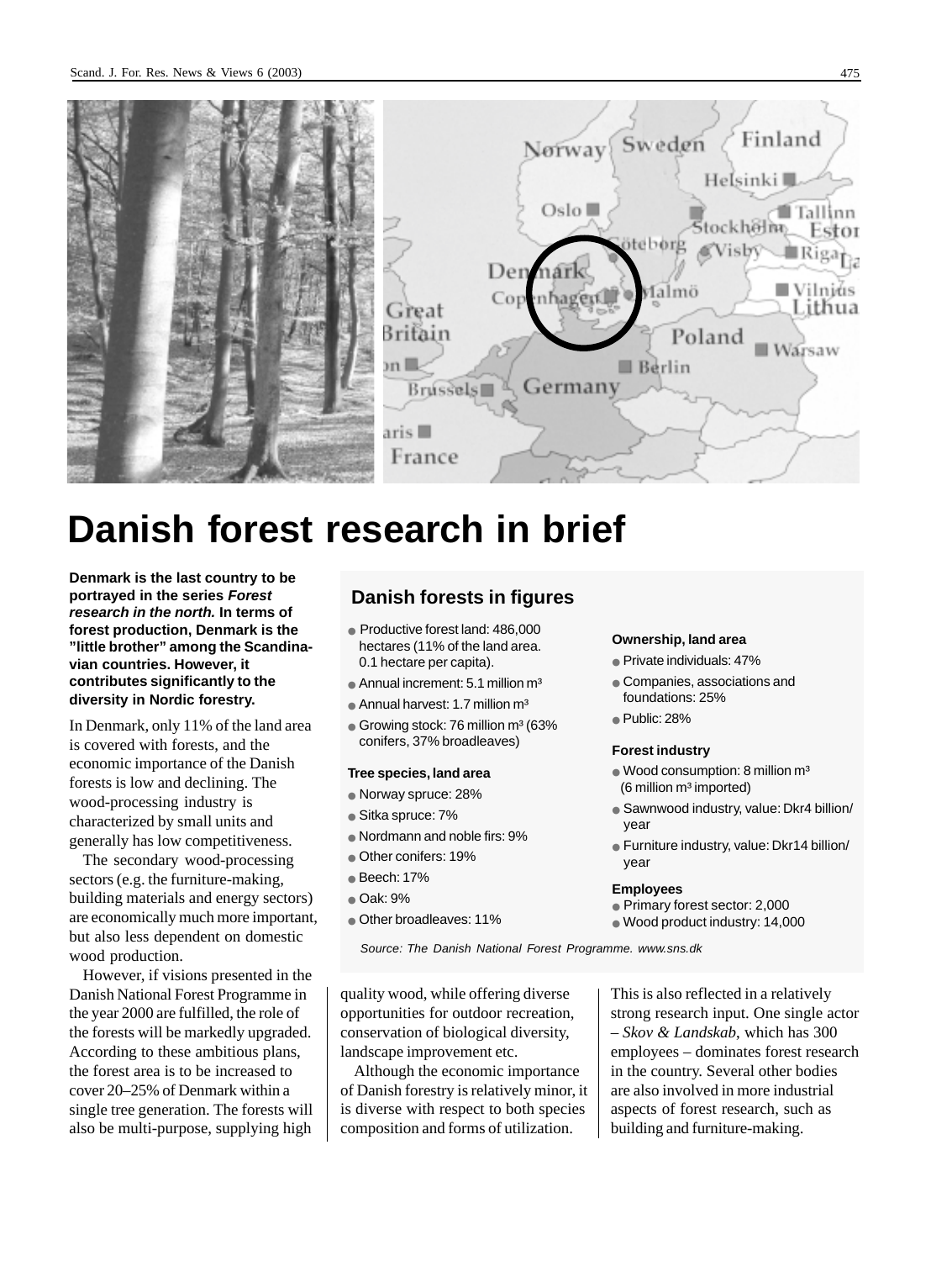# *Skov & Landskab*

# **The main forest research body in Denmark**

**The Danish Centre for Forest, Landscape and Planning (Skov & Landskab) dominates forest research in Denmark, and also serves as a centre for education and extension concerning forest, landscape issues and planning.**

*Skov & Landskab* has been in existence for three years as an officially recognised organisation composed of the present Danish Forest and Landscape Research Institute, the Danish Forestry College and part of the Royal Veterinary and Agricultural University. From 1 January 2004, these elements, together with Danida Forest Seed Centre, will be merged formally into the independent centre *Skov & Landskab* under the Royal Veterinary and Agricultural University. The main areas of activity are:

- Research and development
- Education, training and refresher courses
- Monitoring forest status and the National Forest Inventory
- Advisory services and dissemination
- Decision support for official bodies
- Developmental and environmental guidance

*Skov & Landskab* has a budget of Dkr150 million and about 300 employees. About 150 are researchers, of whom around 100 have at least a doctorate. The staff are currently based in six locations – four in Copenhagen and northern Sjaelland, and two in Jutland in the western part of Denmark. The long-term plan is to transfer most of the staff into a new building at the campus of the Royal Veterinary and Agricultural University in Copenhagen.



*The new leadership team of* Skov & Landskab *gathered for their first meeting. Rear row, from left: Bo Jellesmark Thorsen, Henrik Paaby, Ole Quist Jensen, Karsten Raulund Rasmussen, Kjell Nilsson and Gertrud Jørgensen. Front row, from left: Søren W. Pedersen, Søren Fløe Jensen, Lars Graudal, Jens Dragsted, Niels Elers Koch (director of the centre) and Nils Wilhjelm (chairman of the board).*

### **Education**

The new centre has responsibility for all levels of forest education – from teaching basic grade forest workers to doctoral level studies. Each year, 30 foresters and 30 landscape architects are awarded masters degrees at the centre.

### **The research**

The research is grouped into six departments

- Gene resources in woody plants
- Applied ecology
- Silviculture, forest operations and wood products
- Parks and urban landscapes
- Urban and regional development, landscape management and recreation

*Skov & Landskab* is also responsible for monitoring the status of the forests and for forest statistics.

### **Examples of activities at Skog & Landskab**

# **Urban forestry**

Since Denmark is a densely populated country, in which forests are seldom located far from the cities, research into urban forestry is also, naturally, important. Through *Skov & Landskab*, Denmark is coordinating EUFORIC: the European Urban Forestry Research and Information Centre. EUFORIC is a regional project centre of the European Forest Institute (see *News and Views 18.4*).

EUFORIC aims to strengthen the European network of urban forestry research through a range of activities, e.g. compiling a database of urban forestry research and education, disseminating research results, organizing workshops, and training.

*Contact: Dr. Cecil Konijnendijk (cck@kvl.dk), www.fsl.dk/euforic*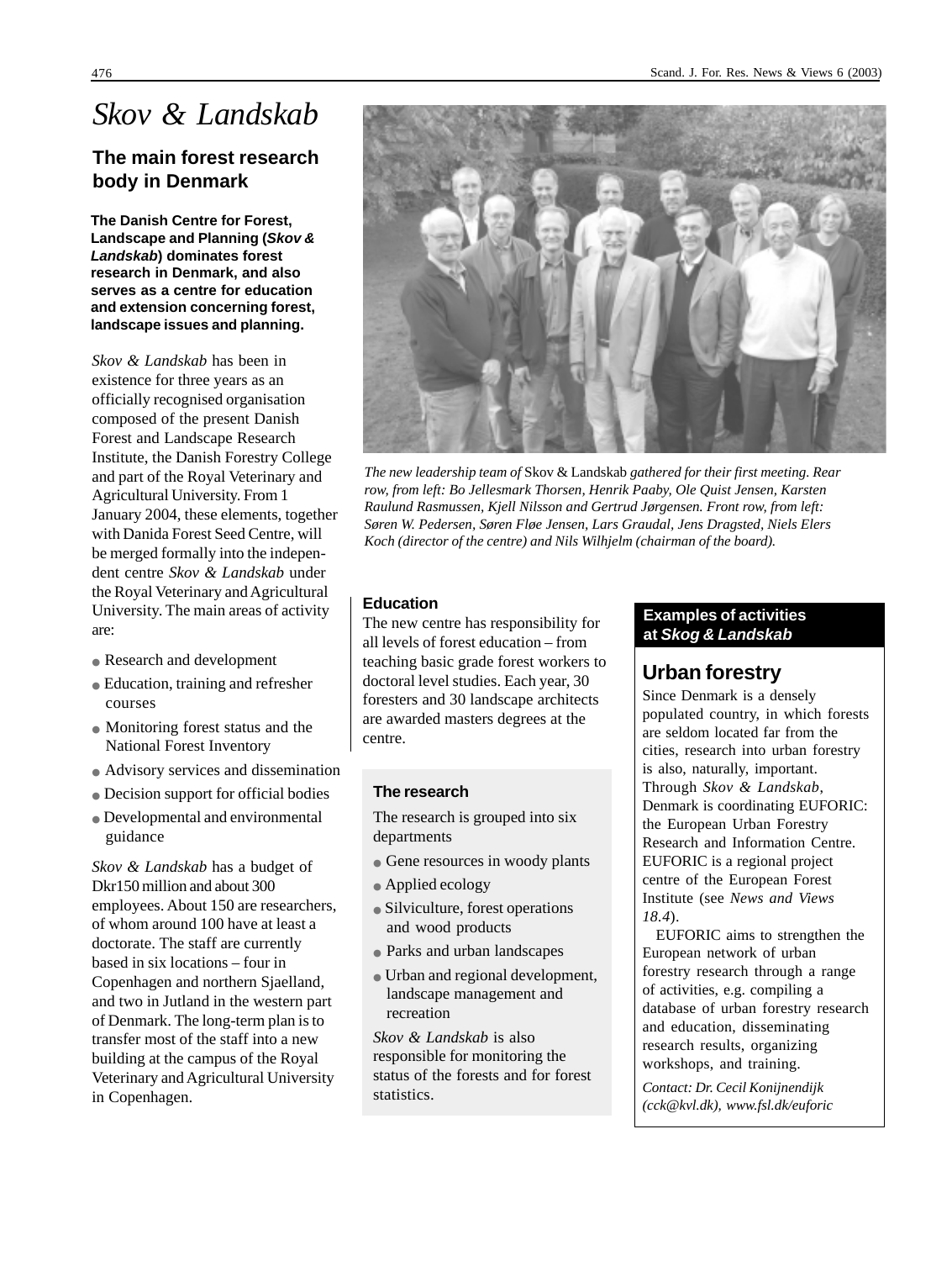### **Examples of activities at Skog & Landskab**

### **Christmas trees and greenery**

Supplying Christmas trees and decorative greenery has become a major alternative source of income for many private forest owners in Denmark. Hence, research in this field is important. Since 1991, *Skov & Landskab* and its predecessor have been pursuing an objective to become one of the global leaders in research related to Christmas trees and greenery production. The centre has a budget of Dkr7 million for this purpose per year.

Research is focused on a number of specific target areas, such as provenance selection and genetic breeding, crop establishment, fertilization, damage limitation and growth manipulation. The research is partly financed by the land owners,

# **Forest and Water**

Because of the intense use of agricultural and urban ecosystems the importance of groundwater from forests is increasing in Denmark, and new forests are being planted on arable land to protect groundwater resources used for drinking water. The quality of forest waters is generally good, but air pollution and some management practices may have negative effects on it. Over the last decade *Skov & Landskab* has initiated national and international projects, as well

as long-term experiments designed to elucidate the principal factors affecting nitrate leaching from forests, especially those related to air pollution and management practices. The most recent research efforts have focused on the quality and quantity of water from new forests on arable land. Here,

*Soil water sampling at Vestskoven near Copenhagen Photo: Lars Vesterdahl.*

through a fee for each hectare with greenery. The research is highly interdisciplinary, and it is divided amongst several departments at *Skov & Landskab* to guarantee scientific quality in diverse fields, such as nutrient application, insect damage and crop establishment.

The most important species are *Abies nordmanniana* and *A. nobilis*. Genetic selection and a breeding programme are ongoing, and specific seed orchards have been established to ensure that suitable seeds are available.

*Contact: Dr. Ulrik Bräuner Nielsen (Ubn@kvl.dk)*

*Irrigation of Christmas trees. Photo: Ulrik Bräuner Nielsen.*

increased evapotranspiration may lead to lower water yields, while accumulations of nitrogen and heavy metals from the old plough layer may potentially contaminate the groundwater. The aim of the project is to provide guidance on forest management strategies that maintain and develop the protective functions of forests on water.

*Contact: Dr. Per Gundersen (pgu@kvl.dk)*





# **Danish wood material research coordinated**

The current research within wood science in Denmark is divided among a number of smaller groups. At present, research is ongoing at the Royal Veterinary and Agricultural University, the Technological University of Denmark, Aalborg University and the Danish Technological Institute. However, recently the Danish Center of Excellence for Wood, an initiative to coordinate and strengthen the ongoing research, was launched. As a result of this initiative, it is expected that the area of wood science will strengthen and grow within the next five years. The present funding for research within wood science is provided by the Danish Forest and Nature Agency and the Danish Research Agency. The main focus areas for applied and basic research are wood joints and bearings, new methods for wood preservation, lignin nanostructures and wood/water relations.

*Contact: Dr. Claus Felby (cf @kvl.dk)*